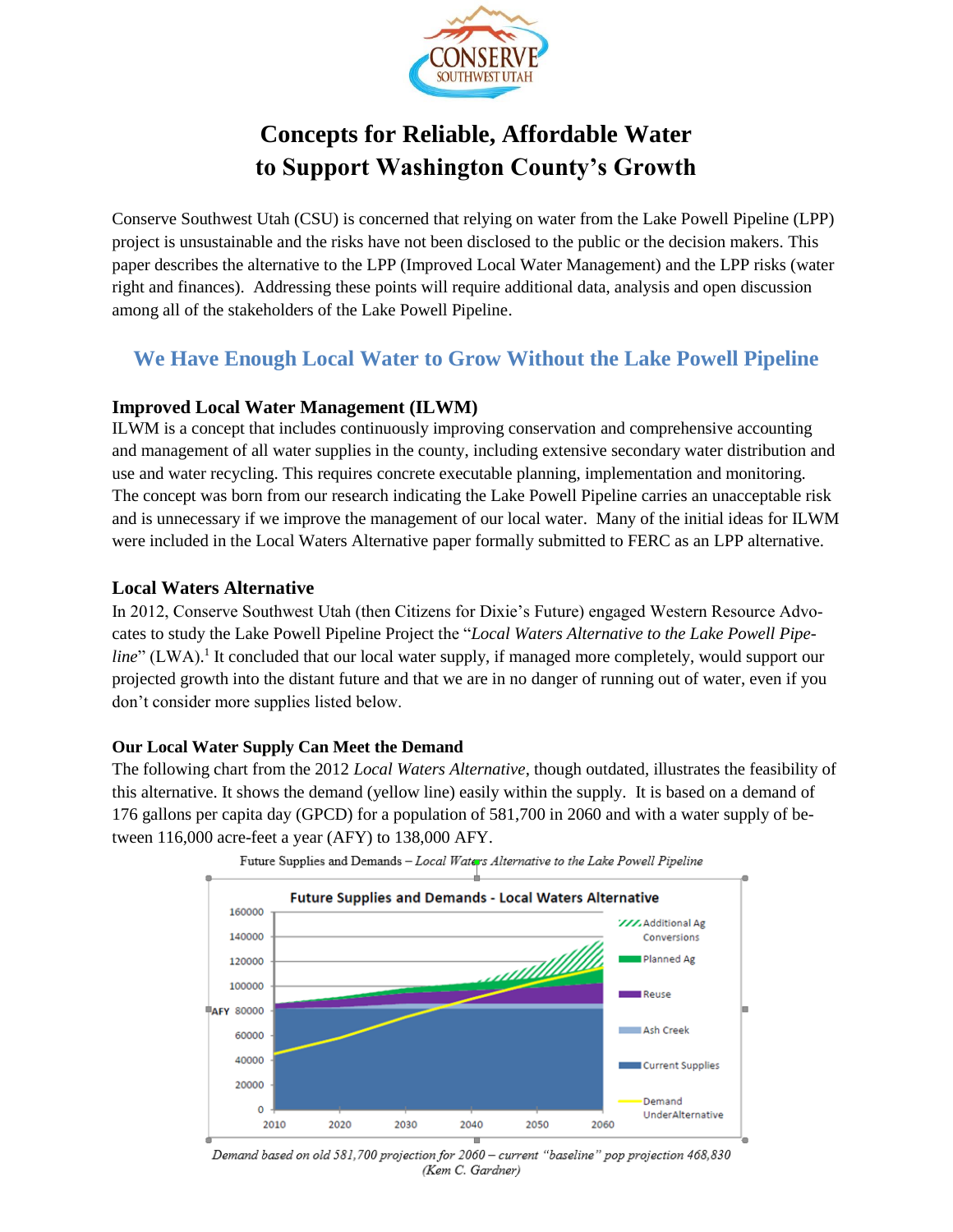## **Our Demand for Water Can Be Significantly Reduced**

The demand for water is determined by population and the average use of water in gallons per capita daily (GPCD). It is primarily driven by growth and mitigated by conservation. The following chart shows the demand for Municipal & Industrial water based on different per capita use (demand) rates. This concept identifies that 85,000 AFY could support a population of 508,952 using 150 GPCD in 2065. 150 GPCD is the approximate current target for conservation-minded Southwest communities, and that number does not represent extraordinary conservation. Water budgeting programs <sup>2</sup> alone have been shown to save 40% to 50% in water use with a short-term return on investment. See CSU web page/water conservation<sup>2</sup> for more information on creating water budgets.

| Year | Population | Demand @<br><b>300 GPCD</b><br><b>AFY</b> | Demand @<br><b>200 GPCD</b><br><b>AFY</b> | Demand @<br>150 GPCD<br><b>AFY</b> |
|------|------------|-------------------------------------------|-------------------------------------------|------------------------------------|
| 2050 | 391,468    | 131,550                                   | 87,700                                    | 65,775                             |
| 2065 | 508,952    | 171,030                                   | 114,020                                   | 85,515                             |

Notes: 1) Population is per recent Kem C. Gardner Policy Institute population projections

- 2) 300 GPCD is the current demand in Washington County.
- 3) Albuquerque, NM supports 600,000 people on less than 100,000 AF, which is approximately 150 GPCD.

4) Reports show Washington County could have more water supply than 85,515 AFY by 2065.

### **We Have Plenty of Local Water Supplies**

Estimates for available local water have been widely variable. Early LPP studies estimated a supply of 134,000 acre-feet a year (AFY) (culinary and secondary water) could be available in Washington County by 2060. Their current estimate of water supply is that only 60,000 AF of culinary water is available, with very little added by 2060; secondary water is not mentioned. The Water District underestimates many existing local water sources and those that could be developed in the future. Our analyses show that local supplies could provide enough water for growth. Undeclared or underutilized water sources include:

- Increased yield from currently identified future sources (e.g., wells)
- Appropriate accounting of agricultural water conversions to culinary and/or secondary
- Inclusion of water rights from private landowners that convert with development
- Increased reuse and treatment of abundant brackish water
- Increased conservation
- Increased use of secondary water for M&I irrigation
- Inclusion of undeveloped city water rights that can still be developed in the future
- Rainwater capture
- Increased yield from the Virgin River and local reservoirs and underlying aquifers

### **Criticisms Are Unfounded**

The following are claims that relying on local water supplies is not feasible or wise: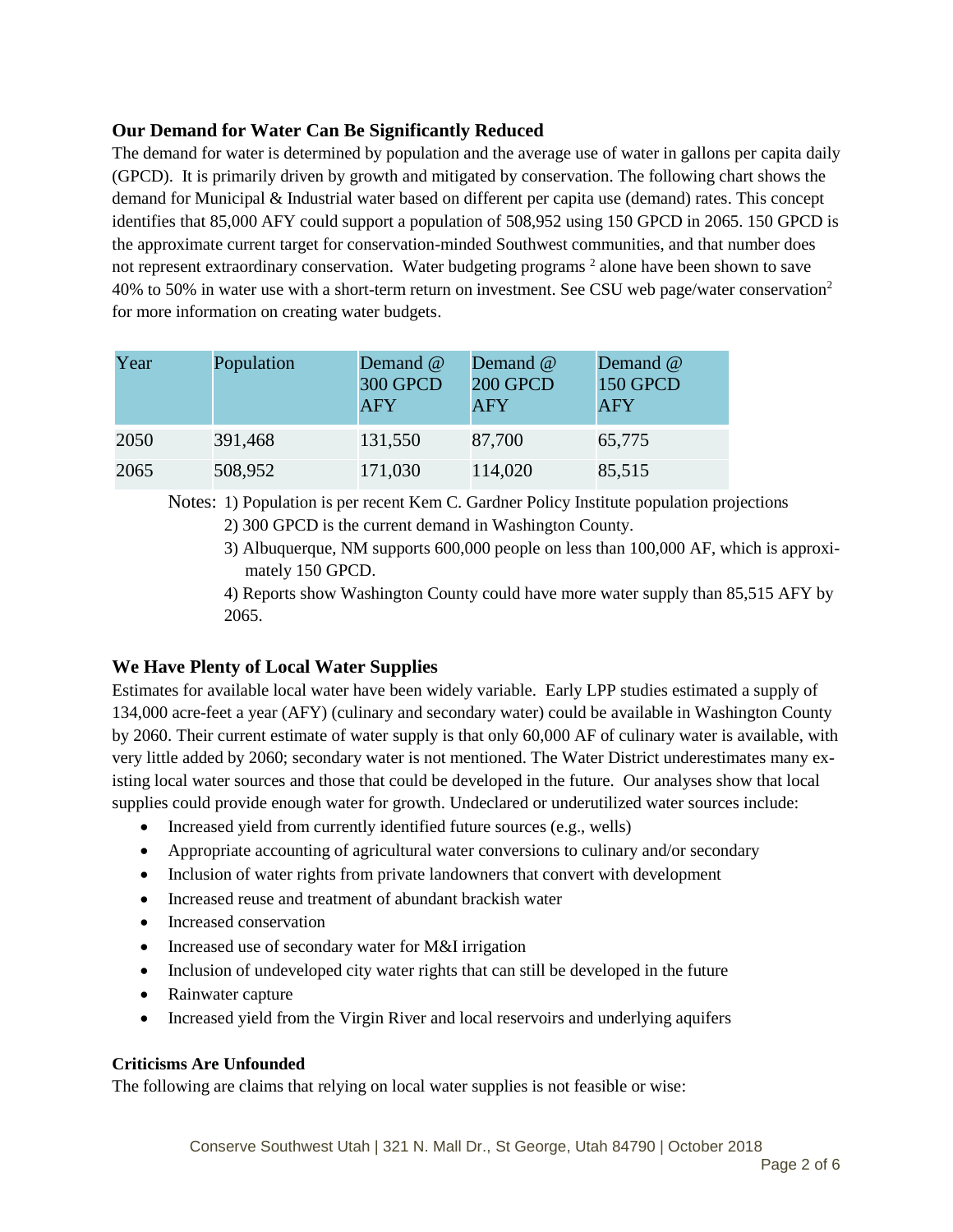*Sand Hollow and Quail Lake reservoirs and Sand Hollow aquifer, fed from the Virgin River, can only provide about 30,000 AFY as annual supply to 2060.*

We believe this is underestimated. The Division of Water Resources projects an 113,000 AFY Virgin River depletion to 2050, more than triple the claim of 30,000 AFY.<sup>3</sup> This is not identified in future supplies and in spring high water flows that can be stored in reservoirs.

- *"Washington County must have a second source of water to ensure a reliable supply."* The sections below address the risks involved with using Lake Powell as a second source. It appears that local water sources carry much less risk and cost than the Lake Powell Pipeline. Since pioneer settlement, wells and springs have provided water to communities because the water quality of the Virgin River was poor. In 1980 the Quail Creek Reservoir was built and water could be treated for culinary use. Thus, the Virgin River is not the only source of water for the county. Wells and springs provide the majority of water to communities.
- *"The state of Utah must get its share of the Colorado River before some other state gets it. Washington County can be more aggressive with conservation later, when required."* Due to reduced flows and over-allocation, Utah may not have a remaining share left to develop (see the section below). It is unclear how Utah could lose its legal share of the Colorado to another state. It is, however, very clear that conservation will be required at some point, and it makes sense to address the low cost and low risk elements of Improved Local Water Management before the high cost, high risk Lake Powell Pipeline.
- *"The county will run out of water by 2024, the only alternative is to treat the remaining available water using expensive reverse osmosis; yards would have to be converted to hardscapes of rocks and concrete. It would cost more than Lake Powell Pipeline."*

There is no evidence provided for this claim. Our analysis reveals we are not running out of water in 2024, even without improving our local water management.

 *"All agricultural water in the county would have to be converted to culinary"*  We do not advocate the development of agricultural land; it merely recognizes that wherever development occurs, agricultural water could convert to culinary or secondary. It is recognized that some agricultural water is more expensive than others to convert to culinary use. More analysis is required to account for agricultural water, estimate its conversion rate, and determine its treatment costs.

### **Relying on our Local Water is Less Costly and Less Risky than the Lake Powell Pipeline**

Improved Local Water Management projects to increase supply and decrease demand can be addressed incrementally as growth and demand requires. Their costs and benefits are fairly well known. These projects would be small (in comparison to the Lake Powell Pipeline), requiring much less capital and much shorter financing periods with less state support. This is a much more fiscally conservative approach, involving much less risk, while protecting the state's bond rating.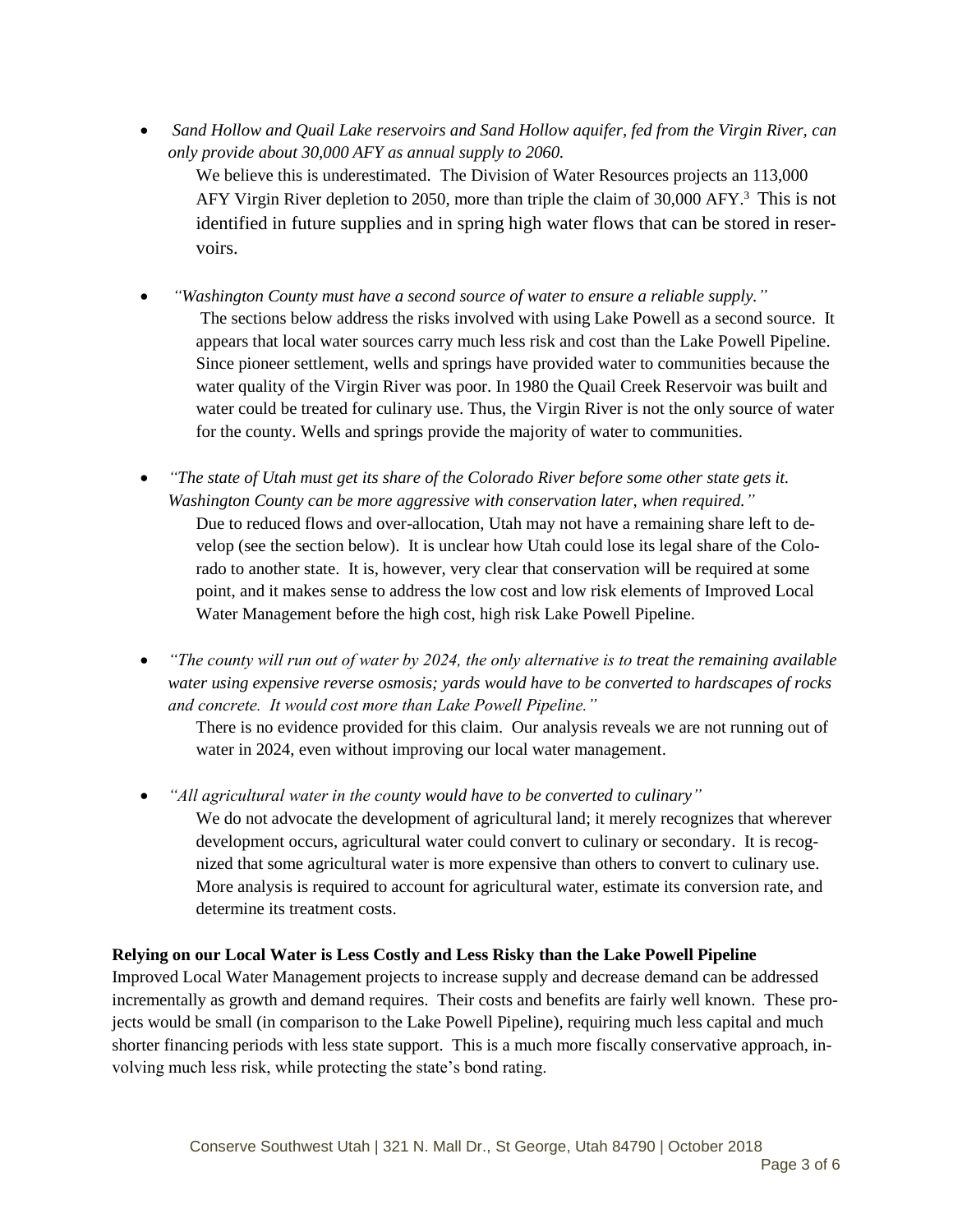## **The Lake Powell Pipeline Is Very Risky**

### **Climate Variability Increases the Risk of an Already Over-Allocated Colorado River**

Snowpack, the main source of water for community water systems, is estimated to be reduced greatly by increasing temperatures. Dr. Robert Gilles from the Utah Climate Center found the temperatures of all Utah's cities are going up. Utah has had 9% less snow since 1950 and less winter storms generally. Other studies predict that the Colorado River flows could be reduced by 10-30% over the next 50 years.

The Utah Climate Center is far from the only organization warning of higher temperatures and increasing drought throughout the region. The Western States Water Council counts the Utah Department of Environmental Quality as a member organization and the Utah Division of Water Resources as an executive council member. In March, 2018 the council resolved that it "*supports state and federal applied research and hydroclimate data collection programs that would assist water agencies at all levels of government in adapting to climate variability and making sound scientific decisions.*" 4

In contrast, state and federal studies, which have been cited thus far in support of the LPP, have not included study results that have already been undertaken on the variability of future river flows. The projected impacts of climate change on the diminishing Colorado River flows are widely accepted within the scientific community. They should be included directly in planning for future water supplies.

## **The Lake Powell Pipeline's Water Right is Risky**

Utah is not entitled to a specific amount of water. Utah's water rights are not fixed; as water supplies go down its water right goes down proportionally. Utah has 23% of the Upper Basin Colorado River flow. The 1956 Lake Powell Pipeline water right, which was allocated from the Ultimate Phase of the Central Utah Project (CUP), is a "junior" water right. It is junior to many senior water right holders and is at high risk of being shut off as the water supply is reduced. The State of Utah is ignoring this risk. As Colorado River flows diminish over time the LPP water right will be outranked by senior water right holders. Furthermore, the Utah Division of Water Rights indicated that the state has over-allocated its Colorado River water rights. In litigation, "junior water rights" holders will go wanting. Precedent in water law shows that "paper" rights and "wet water" can be very different. The LPP water right is junior to the following water right holders:

- Central Utah Project
- Lower Basin states
- Ute Indian Tribe
- Navajo and other tribal rights
- Other Federal Reserved water rights; not yet determined
- Mexico, and other water rights established at earlier dates

## **Utah has Over-allocated Its Colorado River Water Rights**

It is well documented that there is more water allocated from the Colorado River than the river produces annually even without considering a warming climate. Utah has also over-promised its Upper Basin allocation water to communities across the state. Utah's Compact allocation is a "depletion" (permanently removed from the watershed) of about 1.369 million-acre feet yearly. However, according to the Upper Basin Colorado River Water Rights website, Utah has allocated 2.5 million-acre feet of depletion and 6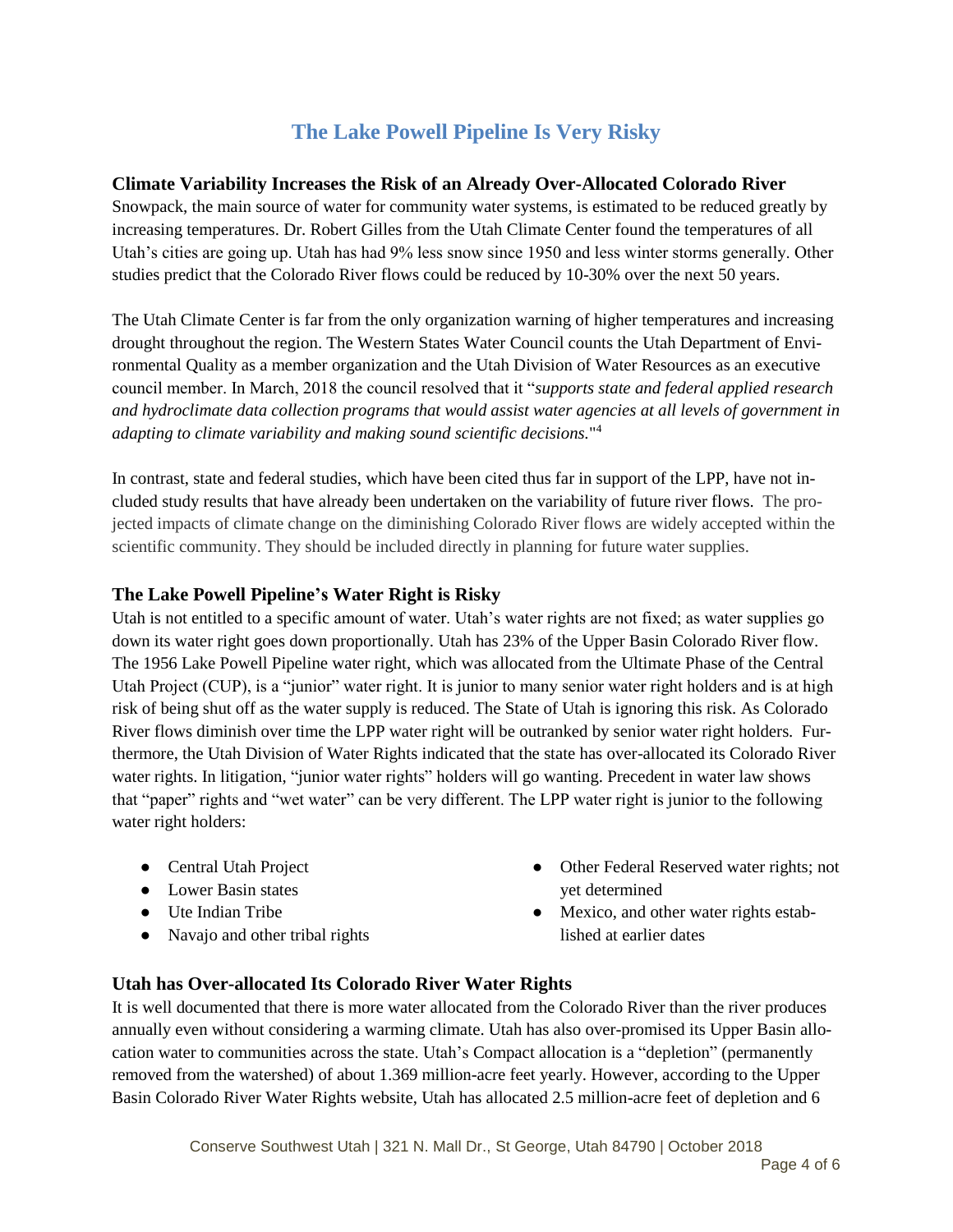million-acre feet of diversions (some of which would return to the watershed). Utah should not allocate any water to the Lake Powell Pipeline until this over-allocation is resolved.

At some point Utah will have to realize that any new diversion will be taking water away from another Utah water user. With snow declining in the future, Utah's mountains will not produce as much water. Utah will have to decide who will take priority: will it be water for the Wasatch Front, or the CUP projects, landscaping, commercial development, oil and gas development, or oil shale development? Will there be enough water for other water districts that have approved applications and think they have 50 years to develop it? The problem is the state has made promises to water providers for future water supplies that cannot be met because the future water supplies are shrinking. The state should disclose this over-allocation to the public and water providers so communities can take steps now to use their existing supplies more efficiently.

Water resources in every urban area in the southwestern United States will come under increasing pressure as population and economic growth continue through the coming decades. To prevent potential future exposure to legal challenges based on the relative seniority of water right holders in Utah, the overallocation of Utah's water rights should be addressed. Utah also needs to start planning now for a range of adaptive strategies for a changing climate.

## **The Lake Powell Pipeline's Costs Are Undetermined**

As stated by the project proponents, the capital cost cannot be determined until the route is finalized. Estimates in early 2018 range from \$1.1 to \$1.8 billion dollars with \$1.4 billion dollars currently being used as an estimated cost. Comparisons to other similar projects indicate the LPP construction costs could be much higher. To give but one example of the range of variables involved consider the "pumped storage project" which is a key component of the project in the FERC cost benefit analysis. The assumption that power will be produced and sold would be a financial benefit to the pipeline. However, regional power costs are cheaper than the power produced by the pumped storage project yet the studies still claim they will make billions of dollars from it.

The \$1.4 billion cost of the pipeline does not include the \$660 million-dollar capital cost of the pumped storage component, nor is there accounting for annual costs of \$57 million. Costs of the pumped storage component are expected to be borne by Washington County and these costs have not been included in discussions about the financial impacts on the county.

In addition, the maintenance costs of quagga mussels coming from Lake Powell in the Lake Powell Pipeline and Washington County reservoirs and pipelines has not been considered.

## **Washington County's Ability to Repay is a Risk Borne by All Utah Taxpayers**

As we understand it, the state will bond the project and pay interest on it for the bond period. However, Washington County will not be able to fully repay the state during that bond period - it will be a much longer repayment period. This effectively results in an interest-free loan from the state to the county for the difference in the payment periods. Until the costs are known and available funding sources committed for the LPP, the entire state is being asked to commit a significant but unknown amount of their tax dollars for a project whose many risks have not yet been fully addressed.